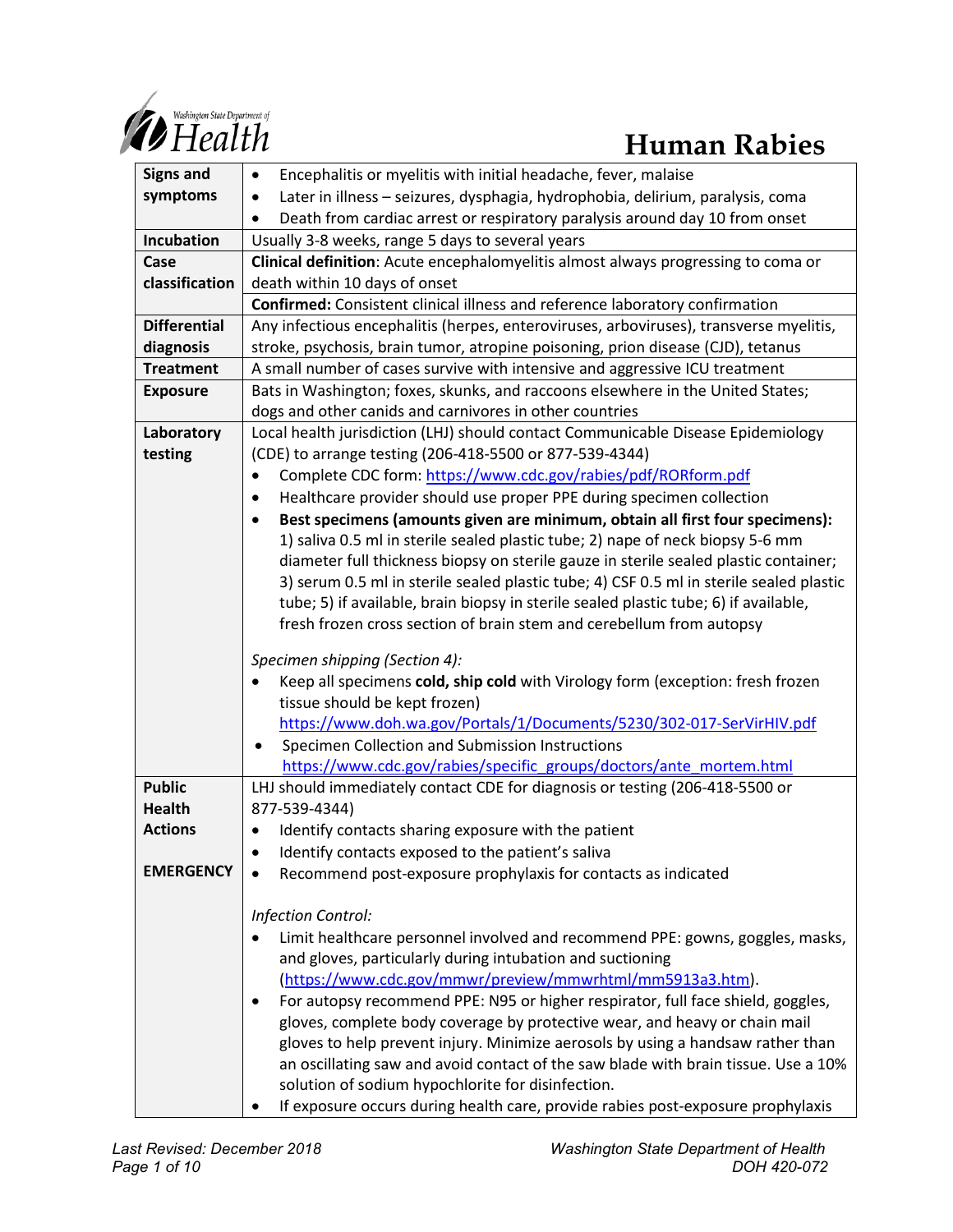# **Human Rabies**

#### **1. DISEASE REPORTING**

#### **A. Purpose of Reporting and Surveillance**

- 1. To assist in the diagnosis of human cases of rabies.
- 2. To identify persons potentially exposed to a human rabies patient and provide counseling about post-exposure prophylaxis (PEP).
- 3. To offer PEP to others who may have been exposed to the same source as the patient.

#### **B. Legal Reporting Requirements**

- 1. Health care providers: **immediately notifiable to local health jurisdiction.**
- 2. Health care facilities: **immediately notifiable to local health jurisdiction.**
- 3. Laboratories: Rabies virus **immediately notifiable to local health jurisdiction**; specimen submission required – clinical specimen associated with positive result (2 business days).
- 4. Veterinarians: **Suspected human or animal cases notifiable immediately to the local health jurisdiction**; animal cases notifiable to Washington State Department of Agriculture (see: [https://app.leg.wa.gov/WAC/default.aspx?cite=16-70\)](https://app.leg.wa.gov/WAC/default.aspx?cite=16-70).
- 5. Local health jurisdictions: **suspected and confirmed cases are immediately notifiable** to the Washington State Department of Health (DOH) Office of Communicable Disease Epidemiology (CDE) (206-418-5500 or 1-877-539-4344).

#### **C. Local Health Jurisdiction Investigation Responsibilities**

- 1. Begin investigation immediately.
- 2. Provide infection control recommendations if a patient is seeking health care.
- 3. Facilitate transport of specimens to the Centers for Disease Control and Prevention. Please call CDE prior to submitting specimens (206-418-5500 or 877-539-4344).
- 4. Identify potentially exposed persons and make post-exposure prophylaxis (PEP) recommendations.
- 5. Report all *confirmed* cases to CDE (see definitions below). Complete the rabies case report form [\(https://www.doh.wa.gov/Portals/1/Documents/5100/210-060-ReportForm-](https://www.doh.wa.gov/Portals/1/Documents/5100/210-060-ReportForm-Rabies.pdf)[Rabies.pdf\)](https://www.doh.wa.gov/Portals/1/Documents/5100/210-060-ReportForm-Rabies.pdf) and enter the data into the Washington Disease Reporting System (WDRS).

# **2. THE DISEASE AND ITS EPIDEMIOLOGY**

#### **A. Etiologic Agent**

The disease is caused by the rabies virus (Family *Rhabdoviridae,* genus *Lyssavirus*), a single stranded RNA virus. In the United States, there are several rabies virus variants (strains) circulating among reservoir hosts including raccoon, fox, skunk, and bat variants.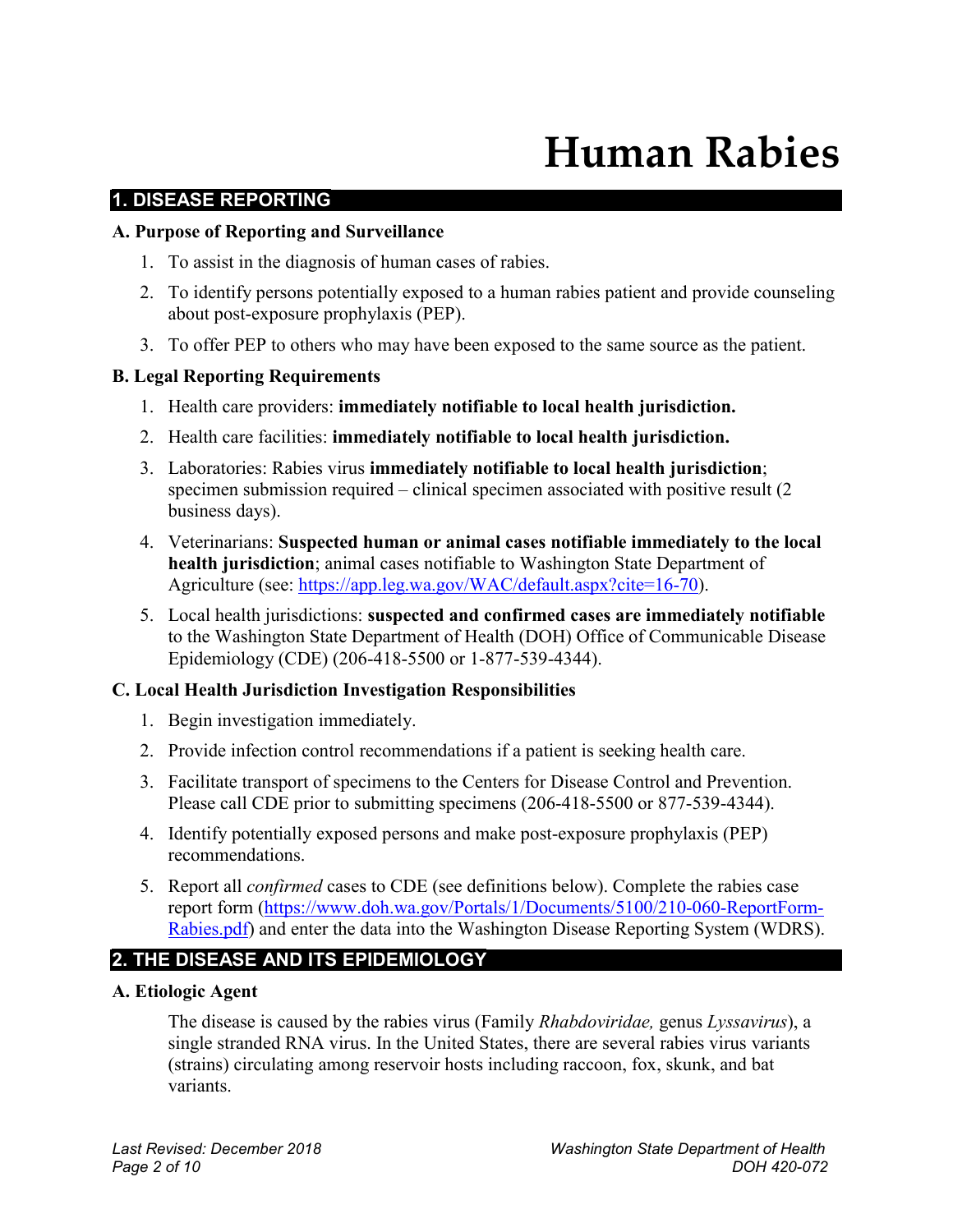### **B. Description of Illness**

Rabies is a rapidly progressive, acute viral encephalomyelitis. Initial symptoms may include headache, fever, and malaise. Initial neurologic symptoms may include parasthesias or pain often affecting the limb or site where the inoculation occurred and subtle changes in personality. Later neurologic symptoms can include seizures, dysphagia, hydrophobia, delirium, agitation, and paralysis. Neurological deterioration is rapid; death is often due to cardiac arrest or respiratory paralysis. Death occurs an average of 10 days after the onset of symptoms. Improvement or no change in neurologic status, and illness with >2-3 weeks duration are negative indicators for rabies.

A small number of rabies cases survive with intensive treatment and a case of presumptive abortive rabies has been described in a person not receiving intensive care treatment:<https://www.cdc.gov/mmwr/preview/mmwrhtml/mm5907a1.htm>

For information on animal rabies and exposure assessment, please see the Surveillance and Reporting Guidelines for Suspected Rabies Exposure found at: [https://www.doh.wa.gov/Portals/1/Documents/5100/420-073-Guideline-](https://www.doh.wa.gov/Portals/1/Documents/5100/420-073-Guideline-RabiesSuspectedExposure.pdf)[RabiesSuspectedExposure.pdf.](https://www.doh.wa.gov/Portals/1/Documents/5100/420-073-Guideline-RabiesSuspectedExposure.pdf)

### **C. Human Rabies in Washington State**

Two human cases of rabies have been reported in Washington State in the past 75 years, one in 1995 and one in 1997 (MMWR 1997;46(33):770–4), both due to bat rabies variants.

#### **D. Reservoirs**

Bats are the only known reservoir for rabies in Washington State and rabid bats are found throughout the state. The percentage of bats in the wild that are infected with rabies is very low (less than 1%), however 3–10% of bats submitted for testing in Washington are rabid (see Table 1). Rabies has also occurred recently in Washington in animals other than bats (Table 2).

Bats are also the primary reservoir for rabies in Oregon, Idaho, and British Columbia. However, rabid non-bat animals have been detected in these states and province. Oregon identified 26 rabid foxes with bat-variant rabies out of 158 tests during 2000–2016 and 2 coyotes out of 631 tests, almost all from counties in the southwest part of that state. In 2010, a rabid goat was identified, and in 2015 a rabid cat was identified in southwestern Oregon. Idaho detected a rabid bobcat in 2001 and a rabid skunk in 2004 (both batvariant rabies) as well as a rabid skunk in 2014 with no variant type given. British Columbia found 4 skunks in a park in Vancouver in 2004 and a cat in 2007 with batvariant rabies. This is evidence that bat rabies spills over to other wild and domestic animals.

In other parts of the United States, skunks, raccoons and foxes are important rabies reservoirs (along with bats). Elsewhere, dogs and other carnivores are important reservoirs.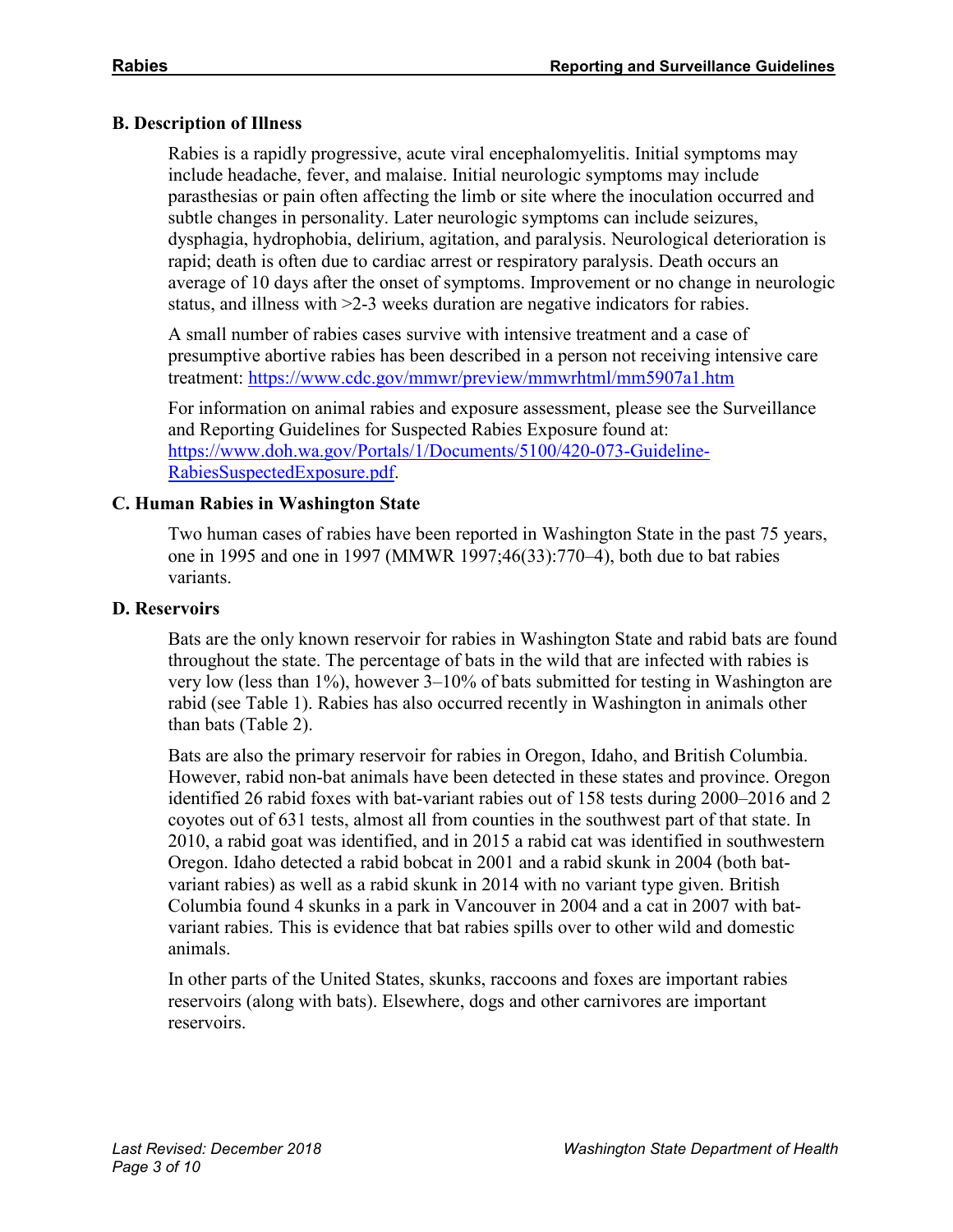| Year   | Rabid bats / Total bats tested<br>(%) |
|--------|---------------------------------------|
| 2017   | 22/376 (6)                            |
| 2016   | 20/298 (7)                            |
| 2015   | 9/305(3)                              |
| 2014   | 15/276(5)                             |
| 2013   | 12/284(4)                             |
| 2012   | 9/221(4)                              |
| 2011   | 11/204(5)                             |
| 2010   | 14/200(7)                             |
| 2009   | 14/311(5)                             |
| 2008   | 17/337(5)                             |
| 2007   | 22/315 (7)                            |
| 2000-6 | 130/1873 (7)                          |

| Table 1: Rabid Bats Detected in WA, |  |  |
|-------------------------------------|--|--|
| 2000-2017                           |  |  |

| Strain Type in WA, 1986-2017 |                                    |                                     |  |  |  |
|------------------------------|------------------------------------|-------------------------------------|--|--|--|
| Year                         | <b>Animal type (County)</b>        | <b>Rabies Strain</b>                |  |  |  |
| 2015                         | Cat (Jefferson)                    | Bat-variant                         |  |  |  |
| 2002                         | Cat (Walla Walla)                  | Bat-variant                         |  |  |  |
| 1994                         | Llama (King)                       | Bat-variant                         |  |  |  |
| 1992                         | Horse (Franklin)                   | Unknown                             |  |  |  |
| 1987                         | $\text{Dog}$ (Pierce) <sup>*</sup> | Unknown: history<br>of bat exposure |  |  |  |

**Table 2: Rabid Non-Bat Animals and Rabies** 

\* infection was not confirmed at CDC

# **E. Modes of Transmission**

Rabies may be transmitted when saliva or other potentially infectious material (central nervous system tissue) penetrates the skin or contaminates the mucosa of a susceptible mammal. Although person-to-person transmission of rabies has been confirmed only via corneal and organ transplantation, transmission through bites or other mucous membrane exposure is theoretically possible. In addition, four cases of rabies may have occurred in the United States as the result of exposure to large amounts of aerosolized rabies virus (e.g., exposure to millions of bats in a cave or through handling laboratory specimens). Rabies is not transmitted by contact with blood, urine or feces, by touching fur, or by being sprayed by a skunk. The virus becomes inactive with drying.

#### **F. Incubation Period of Human Rabies**

The incubation period of rabies in humans is typically 3 to 8 weeks but can range from 5 days to several years.

#### **G. Period of Communicability**

Rabies virus is present in saliva, cerebrospinal fluid (CSF), and neurologic tissues of infected patients who are in the final (clinical) stage of disease.

Rabid dogs, cats and ferrets are considered communicable no more than 10 days prior to symptom onset. Little or nothing is known about how early communicability starts in other species, including humans.

#### **H. Treatment**

There is no proven effective treatment for rabies once clinical signs develop. "When a definitive diagnosis is obtained, primary health considerations should focus, at a minimum, on comfort care and adequate sedation of the patient in an appropriate medical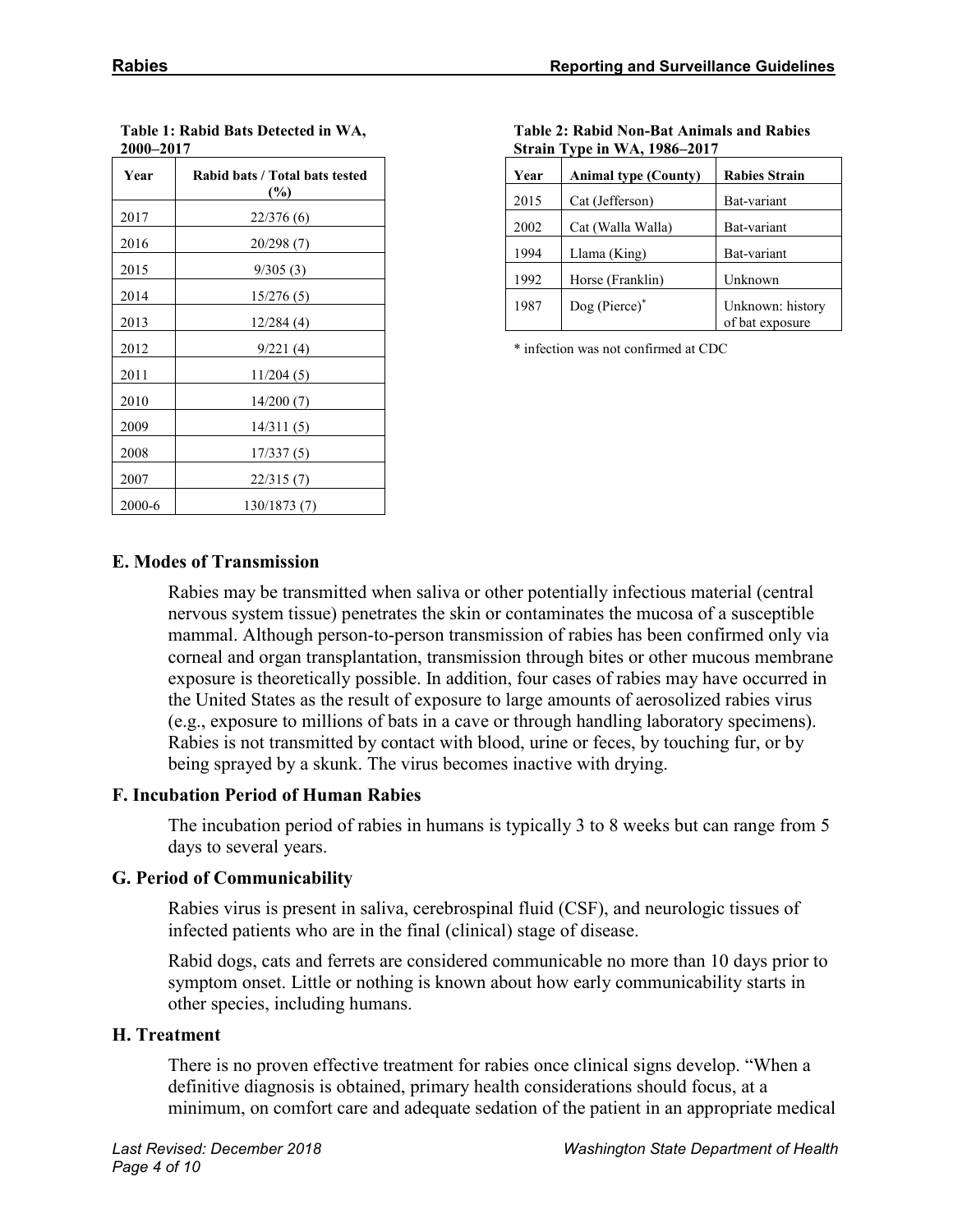facility. As new potential treatments become available, medical staff at specialized tertiary care hospitals might consider institution of an aggressive approach to experimental therapies, especially in confirmed cases in young healthy persons at an early stage of clinical disease, after in depth discussions and informed consent by the patient, family or legal representatives

[\(https://www.mcw.edu/departments/pediatrics/divisions/infectious-diseases/rabies](https://www.mcw.edu/departments/pediatrics/divisions/infectious-diseases/rabies-registry-website)[registry-website\)](https://www.mcw.edu/departments/pediatrics/divisions/infectious-diseases/rabies-registry-website). Parties authorized to give permission for such treatment also should be aware of the high probability for treatment failure, the anticipated expenses, and that in the rare instances of patient survival, the recovery might be associated with a variety of neurologic deficits requiring a lengthy period of rehabilitation." See: (MMWR 2008;57:RR-3 [https://www.cdc.gov/mmwr/PDF/rr/rr5703.pdf\)](https://www.cdc.gov/mmwr/PDF/rr/rr5703.pdf).

For information regarding management of human rabies, please see: [https://www.cdc.gov/rabies/specific\\_groups/doctors/index.html](https://www.cdc.gov/rabies/specific_groups/doctors/index.html).

# **3. CASE DEFINITIONS**

#### **A. Clinical description**

Rabies is an acute encephalomyelitis that almost always progresses to coma or death within 10 days after the first symptom.

#### **B. Laboratory criteria for diagnosis**

- 1. Detection by direct fluorescent antibody of Lyssavirus antigens in a clinical specimen (preferably the brain or the nerves surrounding hair follicles in the nape of the neck), or
- 2. Isolation (in cell culture or in a laboratory animal) of Lyssavirus from saliva or central nervous system tissue, or
- 3. Identification of Lyssavirus specific antibody (i.e. by indirect fluorescent antibody [IFA] test or complete rabies virus neutralization at 1:5 dilution) in the CSF, or
- 4. Identification of Lyssavirus specific antibody (i.e. by indirect fluorescent antibody [IFA] test or complete rabies virus neutralization at 1:5 dilution) in the serum of an unvaccinated person, or
- 5. Detection of Lyssavirus viral RNA (using reverse transcriptase-polymerase chain reaction [RT-PCR]) in saliva, CSF, or tissue.

# **C. Case classification (2011)**

*Confirmed*: a clinically compatible case that is laboratory confirmed by testing at a state or federal public health laboratory.

**D. Comment**: Laboratory confirmation by **all** of the above methods is strongly recommended.

# **4. DIAGNOSIS AND LABORATORY SERVICES**

#### **A. Diagnosis**

Rabies should be considered in patients with signs or symptoms of encephalitis or myelitis. The course of the illness, additional history such as potential exposures, and laboratory tests for other more common etiologies can determine if samples specific for rabies should be collected. All human rabies diagnostic testing will be performed at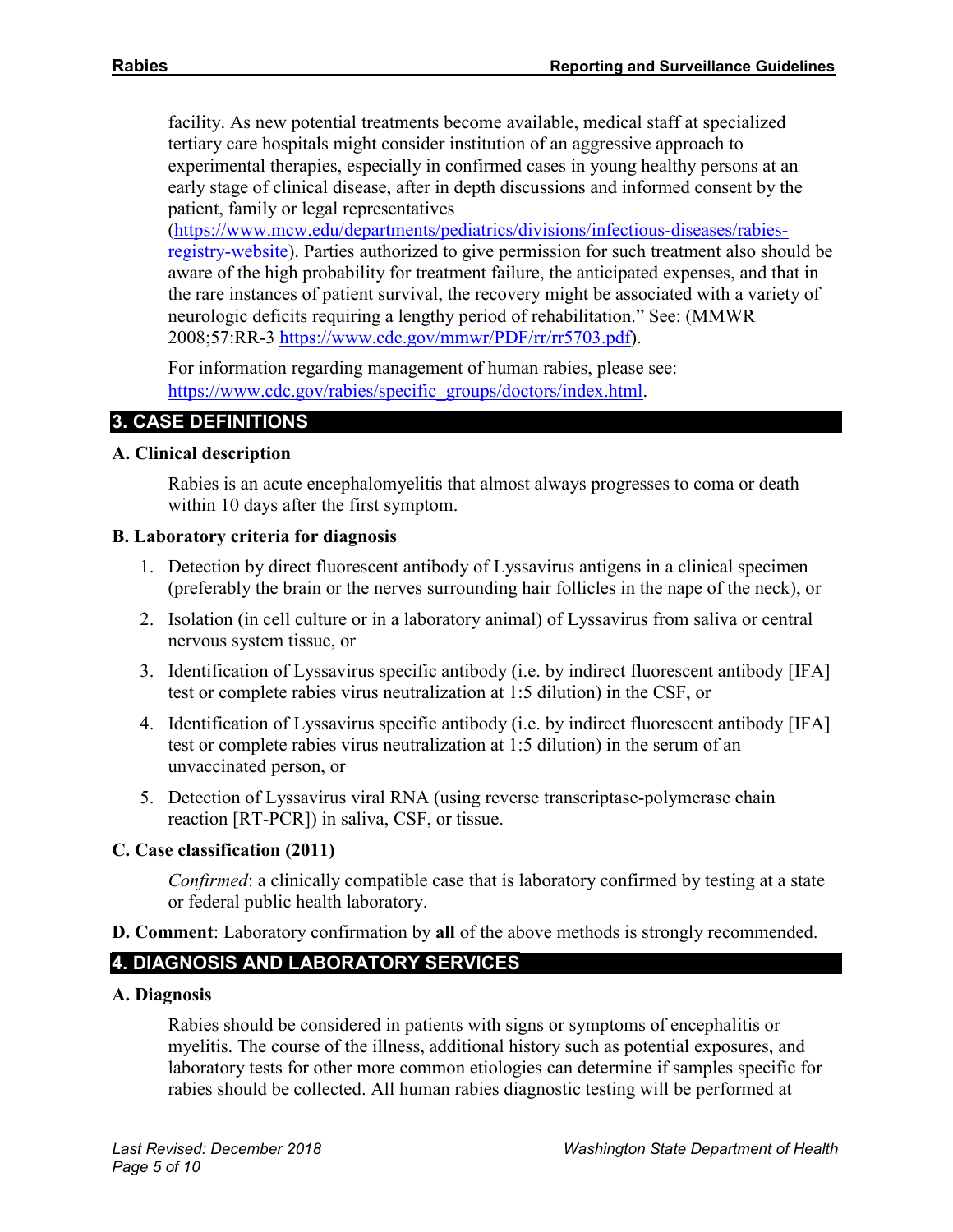Centers for Disease Control and Prevention (CDC)**. Health care providers who wish to test a patient for rabies should contact their local health jurisdictions who in turn will contact DOH Office of Communicable Disease Epidemiology (1-877-539-4344).**

For information regarding specimen collection and tests performed at CDC see "Specimen Collection" section below.

### **B. Tests Available at Washington State Public Health Laboratories (PHL)**

All human rabies diagnostic testing will be performed at CDC. Please call Office of Communicable Disease Epidemiology (CDE) at (206) 418-5500 to arrange for testing.

Note that PHL require all clinical specimens have two patient identifiers, a name **and** a second identifier (e.g., date of birth) both on the specimen label and on the submission form. Due to laboratory accreditation standards, specimens will be rejected for testing if not properly identified. Also include specimen source and collection date.

See Suspected Rabies Exposure guideline for information about testing animals for rabies [\(https://www.doh.wa.gov/Portals/1/Documents/5100/420-073-Guideline-](https://www.doh.wa.gov/Portals/1/Documents/5100/420-073-Guideline-RabiesSuspectedExposure.pdf)[RabiesSuspectedExposure.pdf\)](https://www.doh.wa.gov/Portals/1/Documents/5100/420-073-Guideline-RabiesSuspectedExposure.pdf).

#### **C. Specimen Collection**

(Note: the following information was accessed on November 26, 2018, from the CDC web site: [https://www.cdc.gov/rabies/specific\\_groups/doctors/ante\\_mortem.html](https://www.cdc.gov/rabies/specific_groups/doctors/ante_mortem.html).)

### **1. Patient History**

The health care provider submitting specimens for human rabies testing should complete the CDC Patient Information Form [\(https://www.cdc.gov/rabies/pdf/RORform.pdf\)](https://www.cdc.gov/rabies/pdf/RORform.pdf). This form must accompany any samples sent to the Rabies Laboratory at the CDC.

#### **2. Antemortem Samples**

All samples should be considered as potentially infectious. Test tubes and other sample containers must be securely sealed (tape around the cap will insure that the containers do not open during transit). If immediate shipment is not possible, samples should be stored frozen at -20°C or below. Samples should be shipped frozen on dry ice by an overnight courier in water-tight primary containers and leak-proof secondary containers that meet the guidelines of the International Air Transport Association. The rabies laboratory at CDC should be telephoned (404-639-1050) at the time of shipment and given information on the mode of shipment, expected arrival time, and courier tracking number.

All four samples listed below are required to provide an antemortem rule out of rabies. Rabies cannot be ruled out unless all samples are submitted for testing.

#### a. **Saliva**

Using a sterile eyedropper pipette, collect at least 0.5 ml of saliva and place in a small sterile container which can be sealed securely. No preservatives or additional material should be added. Laboratory tests to be performed include detection of rabies RNA (by reverse transcription and polymerase chain reaction, RT/PCR, of extracted nucleic acids) and isolation of infectious virus in cell culture. Tracheal aspirates and sputum are not suitable for rabies tests.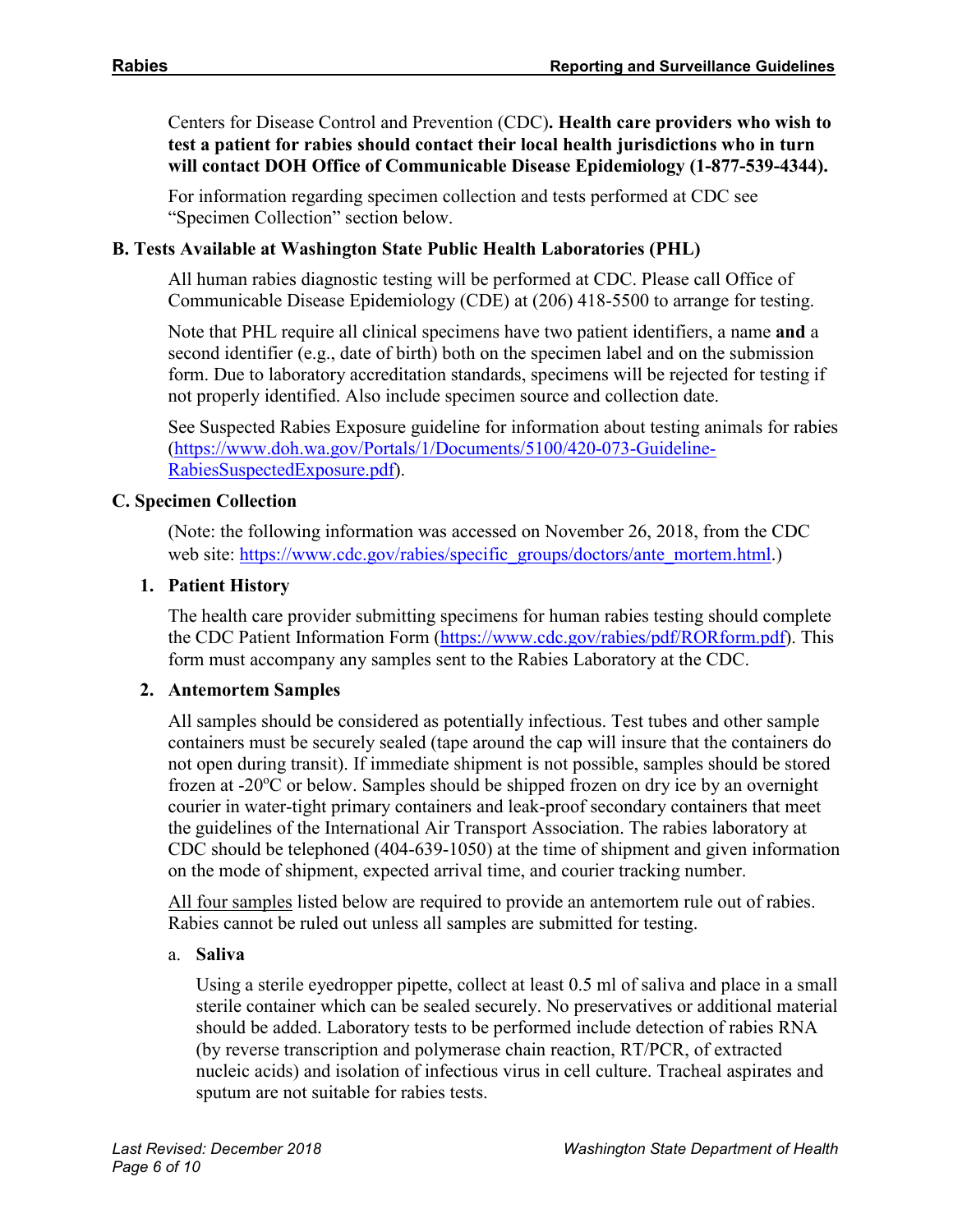## b. **Neck Biopsy**

A section of skin 5 to 6 mm in diameter should be taken from the posterior region of the neck at the hairline. The biopsy specimen should contain a minimum of 10 hair follicles and be of sufficient depth to include the cutaneous nerves at the base of the follicle (full thickness biopsy). Place the specimen on a piece of sterile gauze moistened with sterile water and place in a sealed container. Do not add preservatives or additional fluids. Laboratory tests to be performed include RT/PCR and immunofluorescent staining for viral antigen in frozen sections of the biopsy.

# c. **Serum and cerebral spinal fluid (CSF)**

At least 0.5 ml each of serum and CSF should be collected in sterile sealable tubes; no preservatives should be added. Do not send whole blood. If no rabies vaccine or rabies immune serum has been given, the presence of antibody to rabies virus in the serum is diagnostic and tests of CSF are unnecessary. Antibody to rabies virus in the CSF, regardless of the immunization history, suggests a rabies virus infection. Laboratory tests for antibody to rabies include indirect immunofluorescence and virus neutralization.

# d. **Brain biopsy**

The rarity of rabies and the lack of an effective treatment make the collection of a brain biopsy for antemortem testing unwarranted; however, biopsy samples negative for herpes encephalitis should be tested for evidence of rabies infection if there is no other diagnosis. The biopsy is placed in a sterile sealed container; do not add preservatives or additional fluids. Laboratory tests to be performed include RT-PCR and immunofluorescent staining for viral antigen in touch impressions.

# **3. Postmortem Samples**

In certain cases, human samples may need to be tested for rabies postmortem. See Section 6A for infection control recommendations. Consult with CDE before shipping any samples to the Rabies Laboratory at the CDC. Fresh tissue samples from the central nervous system (brain) should be submitted.

Postmortem diagnosis of rabies is made by immunofluorescent staining of viral antigen in touch impressions of brain tissue. Portions of the medulla (brain stem), the cerebellum, and the hippocampus should be frozen and shipped on dry ice to a public health laboratory or the CDC laboratory. Preservation of tissues by fixation in formalin is not recommended if rabies diagnosis is desired.

# **5. ROUTINE CASE INVESTIGATION**

Interview the case and others who might provide pertinent information.

# **A. Evaluate the Diagnosis**

Interview healthcare providers and/or family members for clinical information including prior rabies vaccine. Review laboratory testing to date. Since testing at the CDC is always recommended, facilitate the collection and shipping of appropriate specimens to CDC.

CDC has resources for management of rabies: [https://www.cdc.gov/rabies/specific\\_groups/doctors/human\\_rabies.html](https://www.cdc.gov/rabies/specific_groups/doctors/human_rabies.html)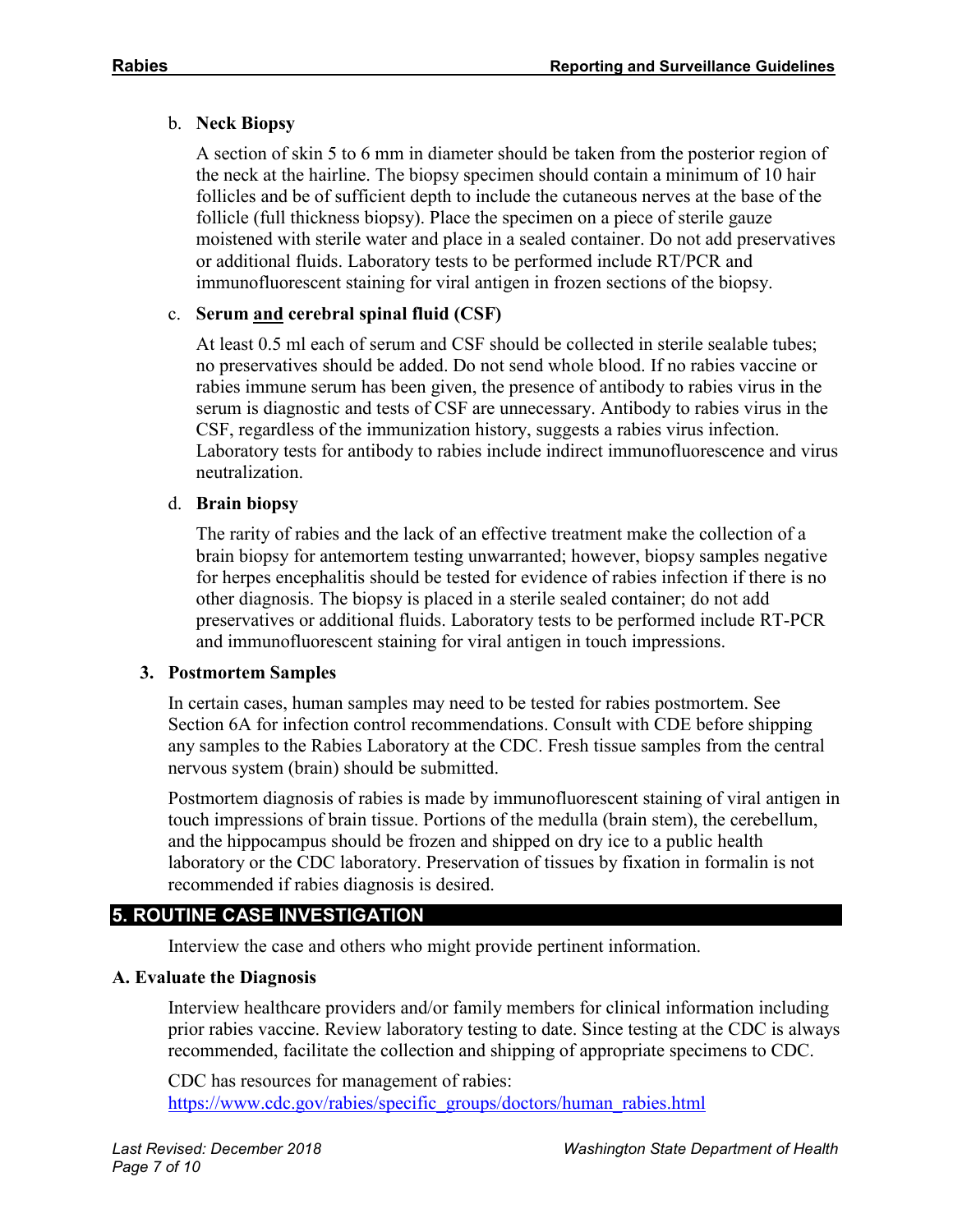## **B. Identify Source of Infection**

Ask about animal bites and exposure history during the exposure period (years). If the animal is still available for testing, arrange to send it to the Washington State Public Health Laboratories (see Suspected Rabies Exposure guideline for details at: [https://www.doh.wa.gov/Portals/1/Documents/5100/420-073-Guideline-](https://www.doh.wa.gov/Portals/1/Documents/5100/420-073-Guideline-RabiesSuspectedExposure.pdf)[RabiesSuspectedExposure.pdf\)](https://www.doh.wa.gov/Portals/1/Documents/5100/420-073-Guideline-RabiesSuspectedExposure.pdf).

### **C. Identify Potentially Exposed Persons**

Identify persons who may have been exposed to the patient and others who may have been exposed to the same source as the patient. It may be appropriate for these people to begin post-exposure prophylaxis even without a definitive diagnosis.

Although person-to-person transmission of rabies by bite has never been confirmed, rabies post-exposure prophylaxis (PEP) is recommended for certain persons who have exposure to a human with rabies. "Postexposure prophylaxis is indicated only when the patient has bitten another person or when the patient's saliva or other potentially infectious material such as neural tissue has contaminated an open wound or mucous membrane (MMWR 2008;57:RR-3)." Consult with Office of Communicable Disease Epidemiology regarding PEP of persons exposed to a human with rabies. PEP should also be recommended to persons who have been exposed to the same source as the patient (e.g., handled the same bat).

For more information on post-exposure prophylaxis, please see the Suspected Rabies Exposure guideline found at: [https://www.doh.wa.gov/Portals/1/Documents/5100/420-](https://www.doh.wa.gov/Portals/1/Documents/5100/420-073-Guideline-RabiesSuspectedExposure.pdf) [073-Guideline-RabiesSuspectedExposure.pdf.](https://www.doh.wa.gov/Portals/1/Documents/5100/420-073-Guideline-RabiesSuspectedExposure.pdf)

# **D. Infection Control Recommendations**

Person-to-person transmission of rabies has never been documented in a healthcare setting. However, staff providing patient care should wear gowns, goggles, masks, and gloves, particularly during intubation and suctioning (MMWR 2008;57:RR-3).

Aerosol transmission of rabies has occurred only in laboratory settings. To avoid risk at autopsy of a suspected rabies case, limit the healthcare personnel involved and require appropriate personal equipment including an N95 or higher respirator, full face shield, goggles, gloves, complete body coverage by protective wear, and heavy or chain mail gloves to help prevent injury from instruments or bone fragments. Minimize aerosols by using a handsaw rather than an oscillating saw when cutting bone, and by avoiding contact of the saw blade with brain tissue. Use a 10% solution of sodium hypochlorite for disinfection of all exposed surfaces and equipment during and after the autopsy. Rabies vaccination is not required to perform such autopsies. If injury or mucous membrane contamination occurs during an autopsy, provide rabies post-exposure prophylaxis.

For more information see: [https://www.cdc.gov/mmwr/preview/mmwrhtml/mm5913a3.htm.](https://www.cdc.gov/mmwr/preview/mmwrhtml/mm5913a3.htm)

# **6. MANAGING SPECIAL SITUATIONS**

Not applicable.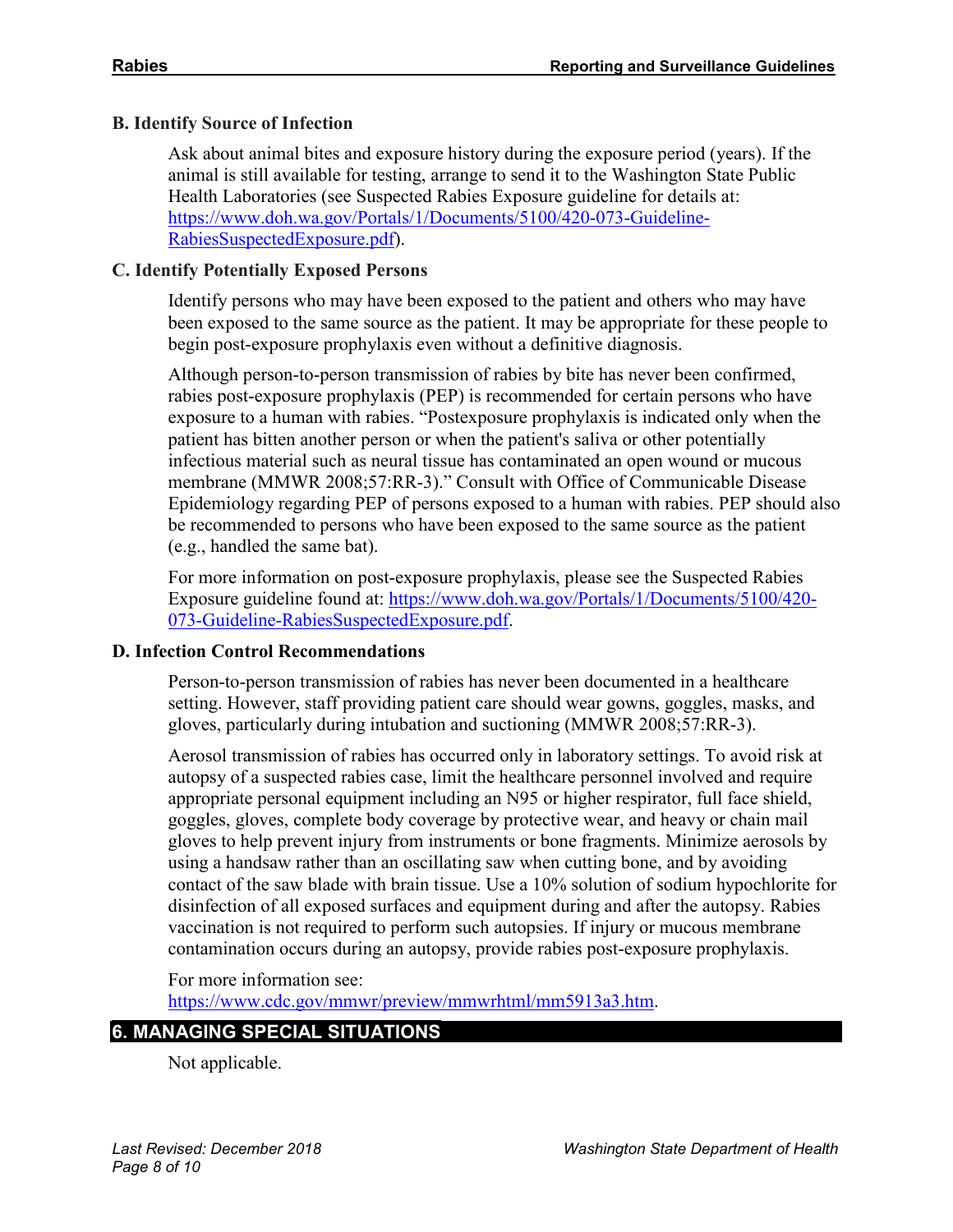# **7. ROUTINE PREVENTION**

#### **A. Human Pre-exposure Immunization**

Rabies pre-exposure vaccinations are administered to individuals such as laboratory workers testing for rabies virus, veterinarians and their staff, wildlife biologists, rehabilitators, animal control officers who routinely have contact with stray domestic, exotic, and/or wild animals, and travelers having exposure risk for prolonged periods in rabies enzootic areas where medical care may be difficult to obtain. Pre-exposure immunization consists of three cell culture rabies vaccinations given on days 0, 7, and either 21 or 28. For information regarding checking rabies titers following vaccination, see the current ACIP recommendations (MMWR 2008;57:RR-3 [https://www.cdc.gov/mmwr/PDF/rr/rr5703.pdf.](https://www.cdc.gov/mmwr/PDF/rr/rr5703.pdf) and MMWR 2010;59:RR-2 [https://www.cdc.gov/mmwr/PDF/rr/rr5902.pdf\)](https://www.cdc.gov/mmwr/PDF/rr/rr5902.pdf).

#### **B. Prevention Recommendations**

### **1. Be a responsible pet owner:**

- Keep vaccinations up-to-date for all dogs, cats and ferrets. This is important not only to keep your pets from getting rabies, but also to provide a barrier of protection to you, if your animal is bitten by a rabid wild animal.
- Keep your pets under direct supervision so they do not come in contact with wild animals. If your pet is bitten by a wild animal, seek veterinary assistance for the pet immediately.
- Call your local animal control agency to remove any stray pets from your neighborhood. Such animals may be unvaccinated and could be infected by the disease through contact with wild animals.
- Spay or neuter your pets to help reduce the number of unwanted pets that may not be properly cared for or regularly vaccinated.

# **2. Avoid direct contact with unfamiliar animals**

- Enjoy wild animals (raccoons, skunks, foxes) from afar. **Do not** handle, feed, or unintentionally attract wild animals with open garbage cans or litter.
- **Never** adopt wild animals or bring them into your home. **Do not** try to nurse sick wild animals. Call animal control or a wildlife rescue agency for assistance. In Washington it is illegal to own certain species of wild animals (bat, skunk, fox, raccoon, coyote).
- Teach children **never** to handle unfamiliar animals, wild or domestic, even if they appear friendly. "Love your own, leave other animals alone" is a good principle for children to learn.
- Prevent bats from entering living quarters or occupied spaces in homes, churches, schools, or other similar areas, where they might come in contact with people or pets.
- When traveling abroad, avoid direct contact with wild animals and be especially careful around dogs in developing countries. Rabies is common in developing countries in Asia, Africa, and Latin America where dogs are the major reservoir of